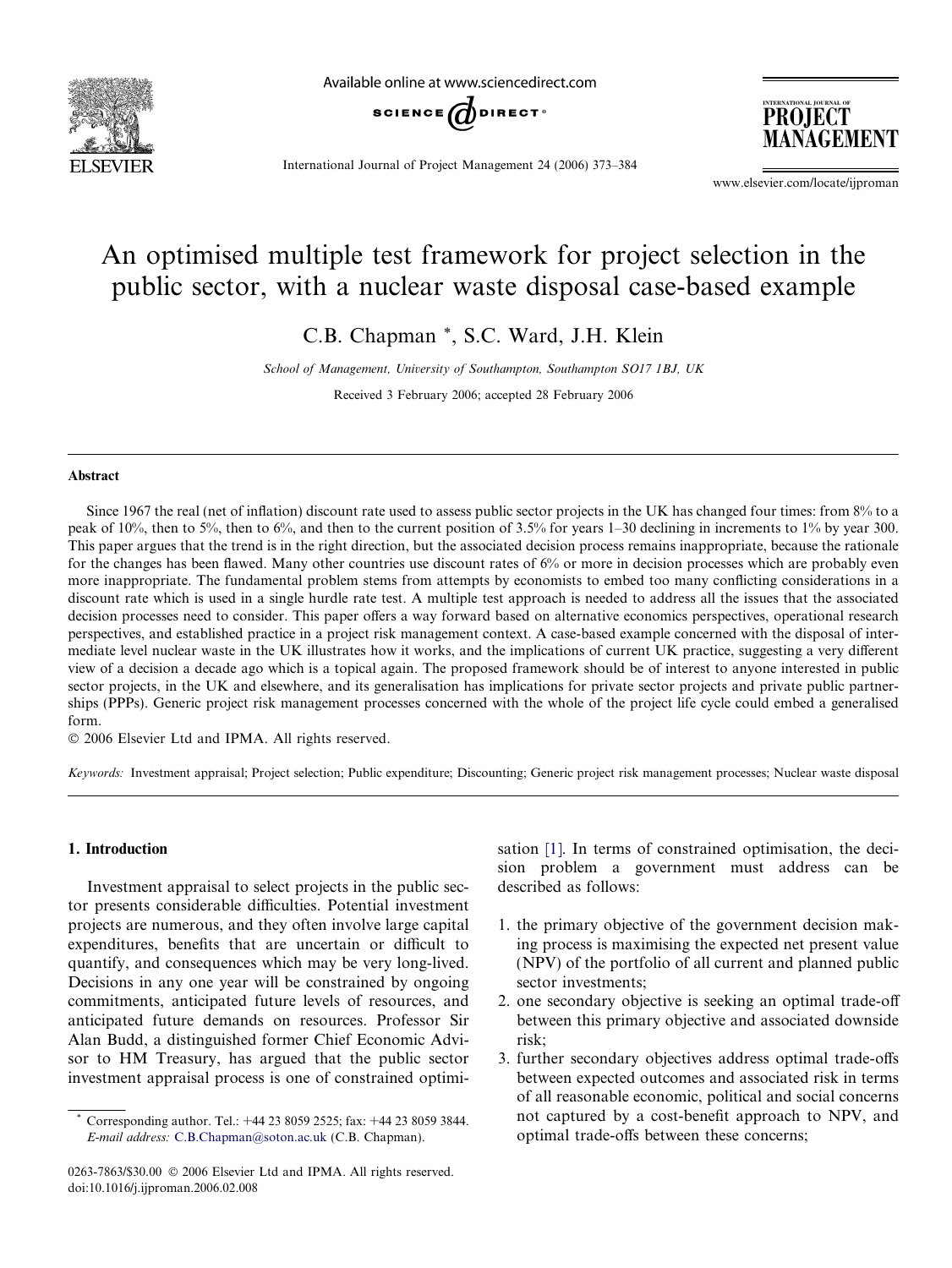4. secondary objectives include seeking an optimal size for the portfolio of public sector investments.

From an operational research (OR) perspective, the only way to make this operational is a goal programming [\[2\]](#page--1-0) approach. The distinguishing feature of a goal programming approach is dealing with all secondary objectives via appropriate constraints, and managing trade-offs between objectives via shadow prices. More specifically:

- 1. the objective function in the mathematical programming framework is maximising NPV in expected value terms (the primary objective);
- 2. constraints limit values for all secondary objectives;
- 3. constraints express any required limitations on the available choices beyond those imposed by secondary objectives (for example, only one of two alternatives may be feasible);
- 4. a basis for trade-off analysis is provided by shadow prices, defining the change in the value of the primary objective function if any constraint is relaxed by one unit;
- 5. trade-off analysis involves adjusting the constants assumed for each secondary objective constraint on successive iterations until the shadow prices for all constraints reflect appropriate trade-offs.

The proposed role of this goal programming perspective is insight into simple decision rules. In principle it might be used directly. However, this paper argues that it should be used indirectly, as a 'maximum insight process', comparable to 'background theory', to develop a much simpler operational framework. This simpler operational framework should be based on a 'minimal process', for considering projects one at a time on a multiple test 'traffic light' basis, and a related 'intermediate process', to periodically review marginal projects on a portfolio basis and adjust the minimal process. This approach uses the concept of 'constructive simplicity', with origins in mainstream operational research [\[3\],](#page--1-0) extensively developed in the context of project risk and uncertainty management [\[4\]](#page--1-0). Constructive simplicity implies starting operational modelling with minimal complexity, with the aim of facilitating transparency and understanding. Operational complexity is added only when it is useful. The concern is a flexible and general approach to optimising the decision process as well as the choices made using the decision process. This departs from most mainstream economic theory and practice associated with discounting for public sector investment selection. However, it is consistent with some very basic established economics principles, and operational research traditions which date back to the origins of OR. The latest advice from HM Treasury [\[5\]](#page--1-0) can be interpreted as a first step in this direction.

Viewed within this framework, public sector investment appraisal to date has not progressed much beyond the first requirement of those on either list above. The focus of investment appraisal in the UK prior to the 2003 'Green Book' advice from HM Treasury [\[5\]](#page--1-0) was the maximisation of NPV for individual projects using a single hurdle rate test. The 2003 Green Book considers multiple objectives via multiple tests explicitly for the first time, in line with our proposed framework. However, it does so one project at a time, without a basis for optimising the decision process. The limited international literature review undertaken by the authors suggests that the UK Treasury may be in the forefront internationally, in terms of both a realistically low discount rate and a multiple test decision process.

The basis of our proposed approach, and all other approaches, is NPV. For present purposes define the NPV of a project's costs and revenues as follows, using notation convenient for our example:

$$
NPV = -C_0 + \sum_{t=1...n} S_t R_t^t + C_n R_t^n \tag{a}
$$

where *n*, life of project in years;  $t$ ,  $(1...n)$ ;  $C_0$ , initial capital expenditure;  $S_t$ , net cash flow in year, t, a saving in operating costs;  $R_t$ , discount factor for year t,  $1/(1 + D_t/100)$ ;  $D_t$ , annual discount rate for year  $t$  (%);  $C_n$ , terminal value of the project.

In practice  $C_0$ ,  $S_t$ ,  $C_n$  and  $D_t$  may be uncertain, and  $D_t$ may be assumed to be constant  $D$  for all time periods. A project comprising a particular set of estimated cash flows is considered worth undertaking if  $NPV > 0$  for the 'correct' discount rate(s). For this calculation to have an economic meaning, use of the 'correct' discount rate(s) is essential. Moreover, the use of 'incorrect' discount rate(s) can induce important bias in investment decisions. Economists have recognised the importance of this bias for a long time. For example, Hawkins and Pearce [\[6\]](#page--1-0) argue IRR (internal rate of return) rates (obtained by setting NPV equal to zero and solving for the discount rate) should never be used to choose between projects, because they have no economic meaning beyond their use for sensitivity analysis of a given single NPV calculation, a fundamental principle we endorse. Unfortunately, differences of opinion on the 'correct' discount rate have a long and confusing history which has lost sight of Budd's constrained optimisation view and the Hawkins and Pearce concern for a correct rate which does not induce bias.

While the authors are critical of HM Treasury recommendations on investment appraisal, they believe considerable sympathy for the predicament of HM Treasury and comparable bodies in other countries is warranted. The issues involved are exceedingly complex, and the relevant economics literature is very confusing. Disputes about 'correct' discount rates often involve incompatible basic framing assumptions, different world views, and conflicting political agendas, and these differences are usually implicit.

Private sector investment decision processes raise some similar issues, as do private public partnerships (PPPs). The differences are too significant to address here, but the common ground will be clear. A full synthesis of the relevant economics literature from the perspective of the